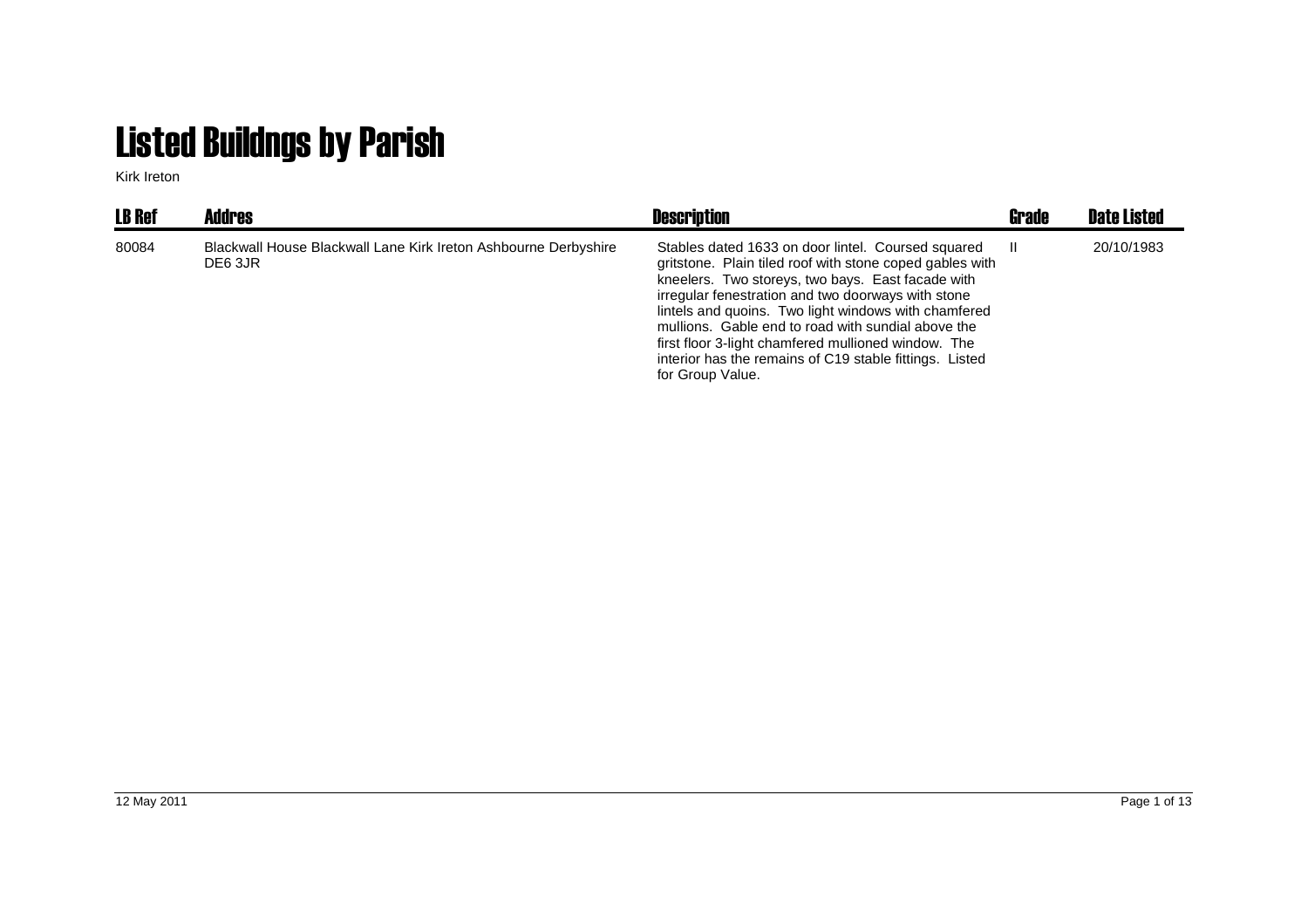| <b>LB Ref</b> | <b>Addres</b>                                                                   | <b>Description</b>                                                                                                                                                                                                                                                                                                                                                                                                                                                                                                                                                                                                                                                                                                                                                                                                                                                                                                                                                                                                                                                                                                                                                                                                                                                                                                                                                                                                                                                                                                                                                                                  | Grade | <b>Date Listed</b> |
|---------------|---------------------------------------------------------------------------------|-----------------------------------------------------------------------------------------------------------------------------------------------------------------------------------------------------------------------------------------------------------------------------------------------------------------------------------------------------------------------------------------------------------------------------------------------------------------------------------------------------------------------------------------------------------------------------------------------------------------------------------------------------------------------------------------------------------------------------------------------------------------------------------------------------------------------------------------------------------------------------------------------------------------------------------------------------------------------------------------------------------------------------------------------------------------------------------------------------------------------------------------------------------------------------------------------------------------------------------------------------------------------------------------------------------------------------------------------------------------------------------------------------------------------------------------------------------------------------------------------------------------------------------------------------------------------------------------------------|-------|--------------------|
| 80085         | Blackwall Farm House Blackwall Lane Kirk Ireton Ashbourne<br>Derbyshire DE6 3JR | Farmhouse. Early-mid-C17, with later alterations and<br>additions, re-furbished late C20. Coursed squared<br>gritstone with ashlar dressings, brick gable stacks and<br>a plain blue tile roof covering. FRONT (south)<br>ELEVATION: 2 storeys and attics, 3 bays rising from a<br>shallow chamfered plinth with a lower single bay range<br>added at the west end. Principal doorway to left with<br>moulded quoined surround and massive lintel bearing<br>inscription W.G' (William Glossop). Plain plank door,<br>and, above the doorway a drip moulding. To the right,<br>2 and 3-light window openings, formerly mullioned, but<br>now with small-paned horizontal sliding sashes set<br>within C17 surrounds with dripmould above. 3 first<br>floor openings of similar pattern. Rear elevation with<br>catslide roof over service lean-to, with 3-light chamfer<br>mullioned window to west wall. 2 light windows to first<br>floor and attic levels to both gables, with C17<br>surrounds and C20 small -paned windows. INTERIOR:<br>Ground floor rooms with exposed spine beams and<br>joists. Hearths remodelled in late C20 refurbishment.<br>Main stair of unusual design, with polygonal finials to<br>newel posts, and splat balusters to landing level, with<br>a section of handrail bearing carved scroll patterning.<br>HISTORY: An inventory of 1604 lists the goods of the<br>first William Glossop, but does not contain references<br>to rooms in the house he occupied. 2 wills of<br>descendants named William Glossop are dated 1647<br>and 1675. Listed for Group Value. | H.    | 20/10/1983         |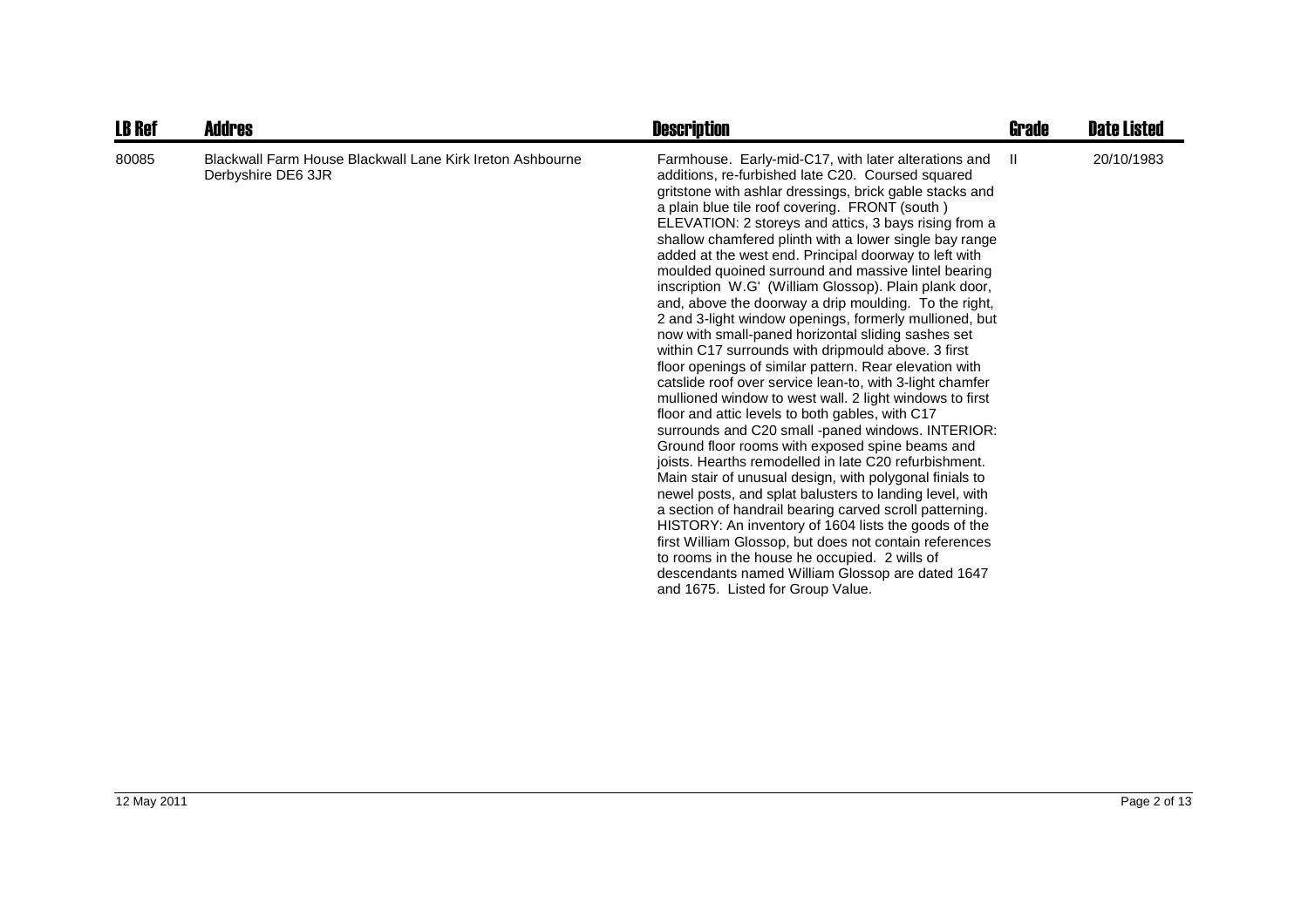| <b>LB Ref</b> | <b>Addres</b>                                                              | <b>Description</b>                                                                                                                                                                                                                                                                                                                                                                                                                                                                                                                                                                                                                                                                                                                                                                                                                                                                                                                                                                                                                                                                                                     | Grade | <b>Date Listed</b> |
|---------------|----------------------------------------------------------------------------|------------------------------------------------------------------------------------------------------------------------------------------------------------------------------------------------------------------------------------------------------------------------------------------------------------------------------------------------------------------------------------------------------------------------------------------------------------------------------------------------------------------------------------------------------------------------------------------------------------------------------------------------------------------------------------------------------------------------------------------------------------------------------------------------------------------------------------------------------------------------------------------------------------------------------------------------------------------------------------------------------------------------------------------------------------------------------------------------------------------------|-------|--------------------|
| 80086         | Blackwall House Blackwall Lane Kirk Ireton Ashbourne Derbyshire<br>DE6 3JR | House. Early C17 with major remodelling in 1736 and<br>the mid-C19. Ashlar gritstone with plain tile roofs with<br>stone coped gables with kneelers. Ridge and gable<br>end stone stacks. Irregular plan, though basically a<br>square with west and east wings. Two storeys plus<br>attics. East elevation with three blocked 2-light C17<br>chamfer mullion windows, two with dripmoulds. The<br>main symmetrical south elevation with three gables.<br>Probably refaced in 1736 (dated lintel above the<br>basement door to the west elevation) and given four<br>Venetian windows, two on each floor, and central<br>round-headed window to the first floor and similar<br>windows in the left and right gables, all with glazing<br>bar sashes. In the mid-C19 the central gabled porch<br>was added with keyed round arched opening. Also<br>the low double sided stairway with stone balustrade<br>and the narrow central shaped gable. North elevation<br>mid-C19 in a Tudor/vernacular style with flush<br>chamfered mullion windows with casements. History:<br>Erected by the Blackwall family before 1623. | Ш     | 20/10/1983         |
| 80087         | Prospect House Coffin Lane Kirk Ireton Derbyshire DE6 3JW                  | House. C17 with alterations and additions in the C18.<br>Coursed squared gritstone. Plain tiled roof and gables<br>with kneelers, formerly coped. Brick ridge stack and<br>gable end stacks. Two storeys. South elevation with<br>central doorway with stone surround. Six panelled<br>door with upper panels raised and fielded. Two light<br>windows to first floor with recessed chamfered<br>mullions and later small paned casements. To left of<br>doorway an C18 glazing bar sash. Other windows<br>single light with plain stone surrounds. Single storey<br>pitched roof outshuts to rear.                                                                                                                                                                                                                                                                                                                                                                                                                                                                                                                    | - 11  | 20/10/1983         |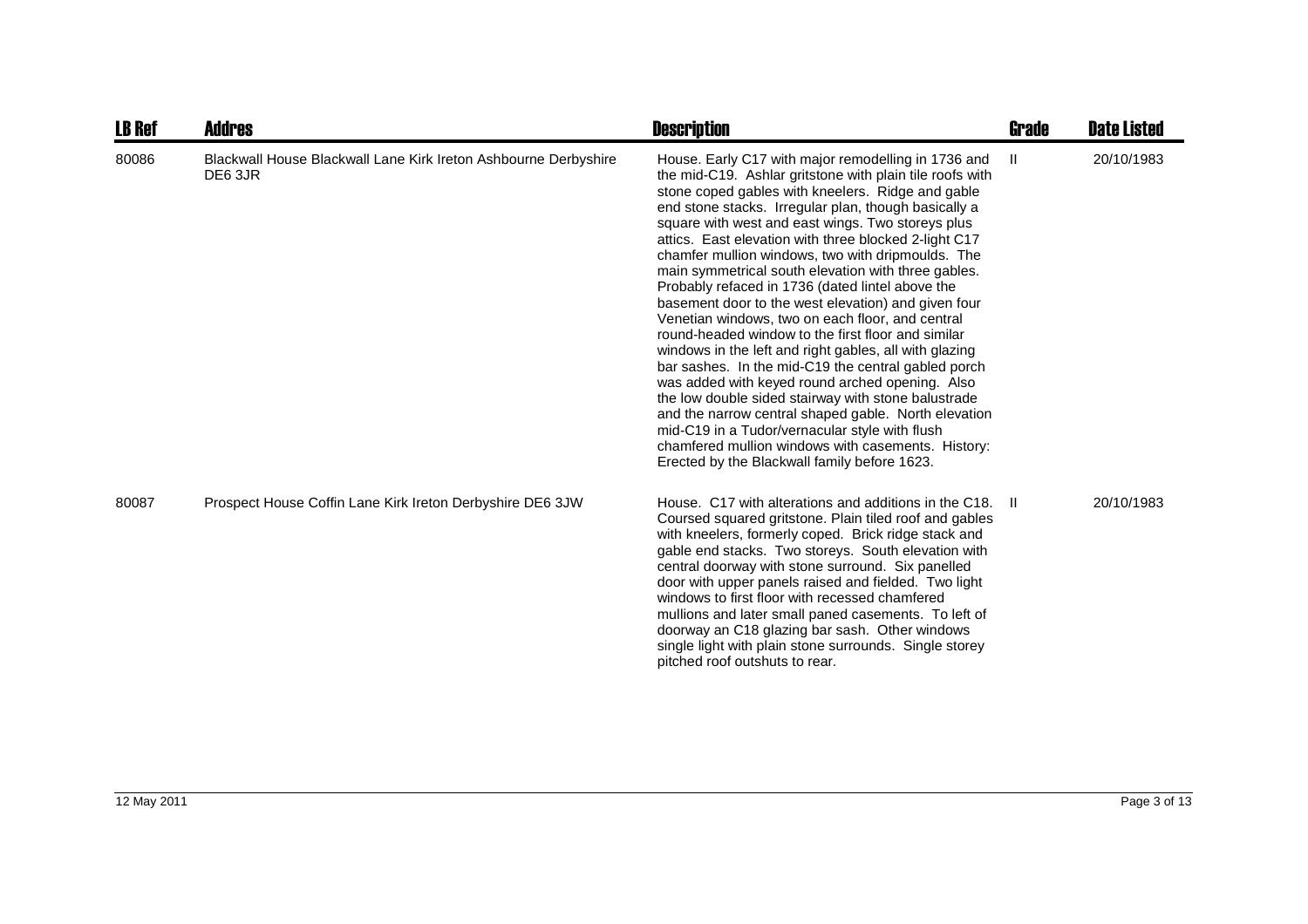| <b>LB Ref</b> | <b>Addres</b>                                                          | <b>Description</b>                                                                                                                                                                                                                                                                                                                                                                                                                                                                                                                                           | Grade        | <b>Date Listed</b> |
|---------------|------------------------------------------------------------------------|--------------------------------------------------------------------------------------------------------------------------------------------------------------------------------------------------------------------------------------------------------------------------------------------------------------------------------------------------------------------------------------------------------------------------------------------------------------------------------------------------------------------------------------------------------------|--------------|--------------------|
| 80088         | Sunday School Coffin Lane Kirk Ireton Derbyshire                       | Sunday School. Dated 1836, Former Primitive<br>Methodist Chapel. Coursed squared gritstone, part<br>rendered and plain tiled roof. Single storey, two bays.<br>Central doorway with plain raised surround, flanked by<br>glazing bar sashes. Above the doorway a stone<br>plaque with the inscription 'Primitive Methodist Chapel<br>1836'.                                                                                                                                                                                                                  | Ш            | 20/10/1983         |
| 80089         | Meadowcroft Cottage Gorsey Lane Kirk Ireton Derbyshire DE6 3JQ         | Cottage, C17 altered mid-C19. Coursed gritstone,<br>part rendered. Plain tiled roof with brick ridge stack<br>and gable end stacks. Two storeys. North facade with<br>C19 casements with large flat stone lintels above.<br>C19 timber porch. In the east gable, a 2-light<br>recessed chamfered mullion window with dripmould.                                                                                                                                                                                                                              | Ш            | 20/10/1983         |
| 80090         | Rosebank Cottage Hemp Yard Kirk Ireton Ashbourne Derbyshire DE6<br>3JW | Cottage. Early C17 with C19 additions. Coursed<br>squared gritstone with plain gable and quoins at west<br>end and flat copings with kneelers at east end. Plain<br>tiled roof, brick stacks, except to west end which has a<br>large external stone stack with stepped shoulders and<br>brick top. Remains of low plinth to C17 part. Irregular<br>fenestration including two and three light chamfered<br>mullion windows, some with dripmoulds. Many later<br>casements. C19 two bays added at east end with<br>window openings with plain stone lintels. | H.           | 20/10/1983         |
| 80091         | Yew Tree Cottage Hemp Yard Kirk Ireton Ashbourne Derbyshire DE6<br>3JW | Cottage. Early C19. Coursed squared gritstone and<br>plain tiled roof with coped gables and kneelers.<br>Central rendered stack. Two storeys. South<br>elevation, double fronted with C20 central porch,<br>flanked by windows with small pane metal frames with<br>gothick glazing bars. Two similar windows above.<br>Boundary wall with chamfered copings, stone<br>gatepiers and gothic gate.                                                                                                                                                            | $\mathbf{H}$ | 20/10/1983         |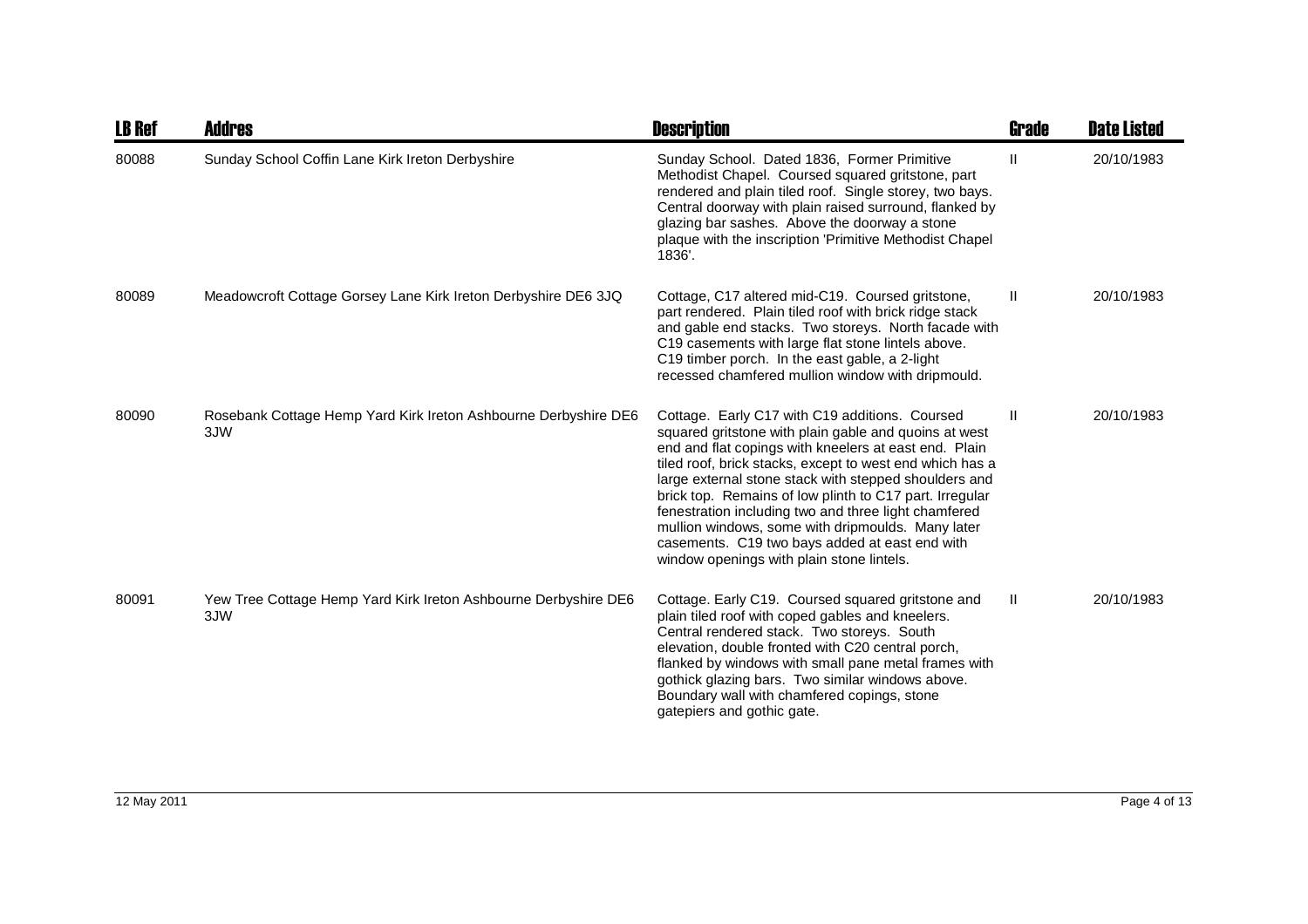| <b>LB Ref</b> | <b>Addres</b>                                                         | <b>Description</b>                                                                                                                                                                                                                                                                                                                                                                                                                                                                                                                                                                                          | <b>Grade</b> | <b>Date Listed</b> |
|---------------|-----------------------------------------------------------------------|-------------------------------------------------------------------------------------------------------------------------------------------------------------------------------------------------------------------------------------------------------------------------------------------------------------------------------------------------------------------------------------------------------------------------------------------------------------------------------------------------------------------------------------------------------------------------------------------------------------|--------------|--------------------|
| 80092         | Lukes Cottage Main Street Kirk Ireton Ashbourne Derbyshire DE6<br>3LD | House .Mid-C18. Coursed squared gritstone, pick<br>faced, with plain tiled roof with stone copings and<br>kneelers. Chamfered stone eaves band. Brick gable<br>end stack. Two and a half storeys, single bay. North<br>elevation with off-centre doorway with quoined<br>surround and flat lintel. C19 four panelled door with<br>upper two panels glazed. Window openings with<br>stone voissoirs with keyblocks, projecting stone sills.<br>Small paned sashes with fixed flanking side half lights,<br>to first and second floor openings, but later journey to<br>ground floor. Listed for Group Value. | $\mathbf{I}$ | 20/10/1983         |
| 80093         | Gate Piers Holy Trinity Church Rectory Lane Kirk Ireton Derbyshire    | Gatepiers. Said to have come from the old Manor<br>House which stood on the site of the present School,<br>to the west of the Church. C18. Gritstone, square on<br>plan, each with two fluted faces, frieze with rosettes,<br>moulded cornice and a banded ball finial. Listed for<br>Group Value.                                                                                                                                                                                                                                                                                                          | Ш            | 13/09/1967         |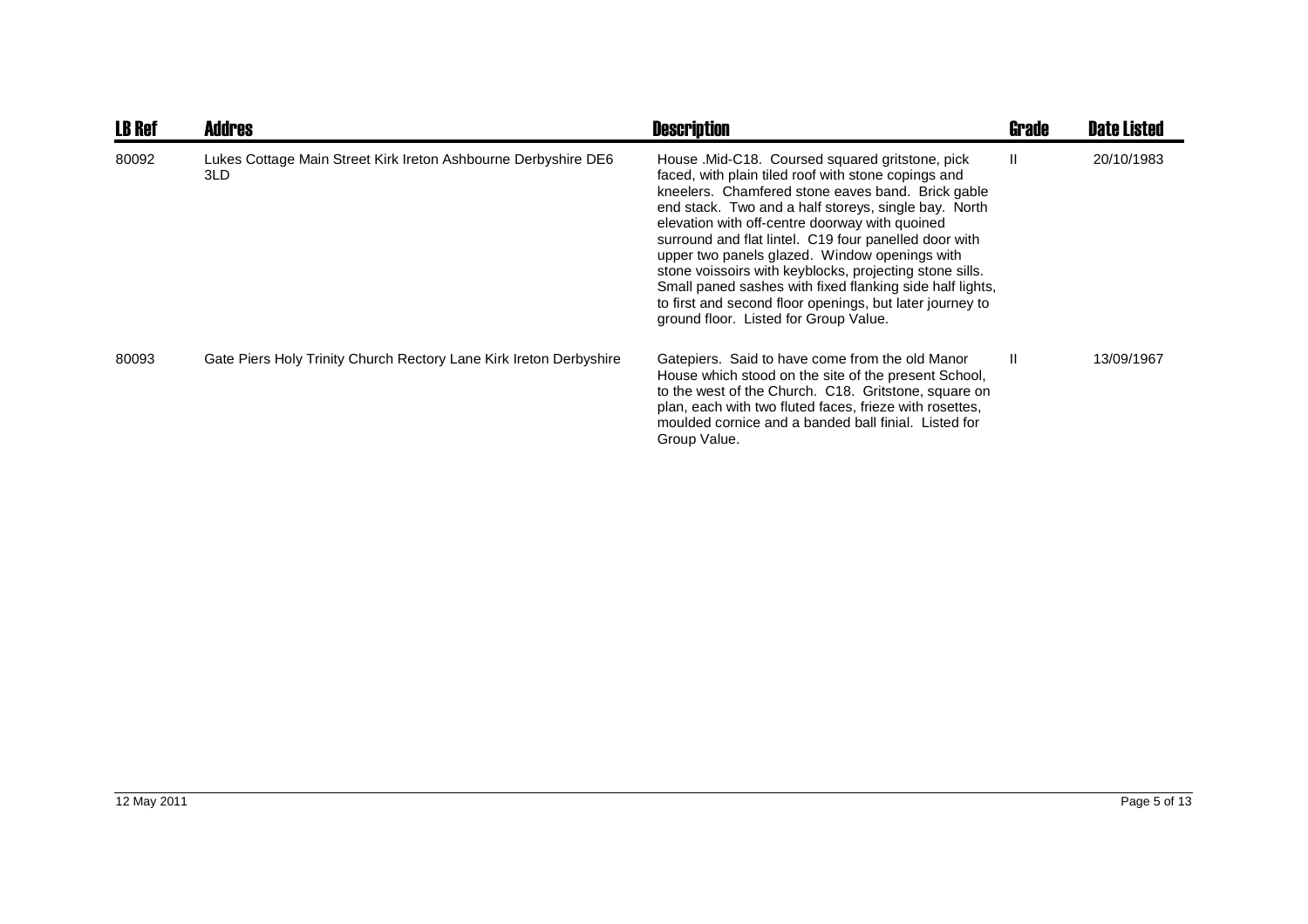| <b>LB Ref</b> | Addres                                                  | <b>Description</b>                                                                                                                                                                                                                                                                                                                                                                                                                                                                                                                                                                                                                                                                                                                                                                                                                                                                                                                                                                                                                                                                                                                                                                                                                                                                                                                                                                                                                                                                                                                                                                                                   | Grade | <b>Date Listed</b> |
|---------------|---------------------------------------------------------|----------------------------------------------------------------------------------------------------------------------------------------------------------------------------------------------------------------------------------------------------------------------------------------------------------------------------------------------------------------------------------------------------------------------------------------------------------------------------------------------------------------------------------------------------------------------------------------------------------------------------------------------------------------------------------------------------------------------------------------------------------------------------------------------------------------------------------------------------------------------------------------------------------------------------------------------------------------------------------------------------------------------------------------------------------------------------------------------------------------------------------------------------------------------------------------------------------------------------------------------------------------------------------------------------------------------------------------------------------------------------------------------------------------------------------------------------------------------------------------------------------------------------------------------------------------------------------------------------------------------|-------|--------------------|
| 80094         | Holy Trinity Church Rectory Lane Kirk Ireton Derbyshire | Church: C12 with subsequent additions and<br>alterations in most succeeding centuries to the C19.<br>Coursed rubble gritstone and gritstone ashlar. West<br>tower, nave and aisles and clerestory, south porch and<br>chancel with one bay chapels and vestry. The west<br>tower is of two stages; the lower stage, unbuttressed<br>late Norman. The single lancet to the south looks C17<br>or C18. Late C14 upper stage of tower with 2-light bell-<br>openings and battlements. The north aisle and<br>clerestory windows and the window at the west end of<br>the south aisle are C17, of 2-lights under a square<br>head, each light with segment head. C14 3-light south<br>aisle window. C14 chancel, embattled on the south<br>side. Windows with reticulated tracery. Plain Norman<br>south doorway of one order, with roll moulding. Later<br>Early English doorway set within the Norman arch. Six<br>panelled C18 door, raised and fielded. Two bay<br>Norman nave arcades with circular piers and two<br>stepped arches; to the north single chamfered and<br>with plain moulded capitals with square abaci and to<br>the south with elementary leaf capitals. Perp chancel<br>arch with moulded capitals and four- centred arches to<br>one bay chapels; that on the north serves as the<br>organ chamber. C14 doorway on the north side to the<br>vestry has nook shafts and narrow pointed arch with<br>fleurons and dripmould. Restoration in 1873. The<br>tiled chancel and sanctuary floors date from this time.<br>Stained glass in the 3-light east window of c1886.<br>Listed for Group Value. |       | 13/09/1967         |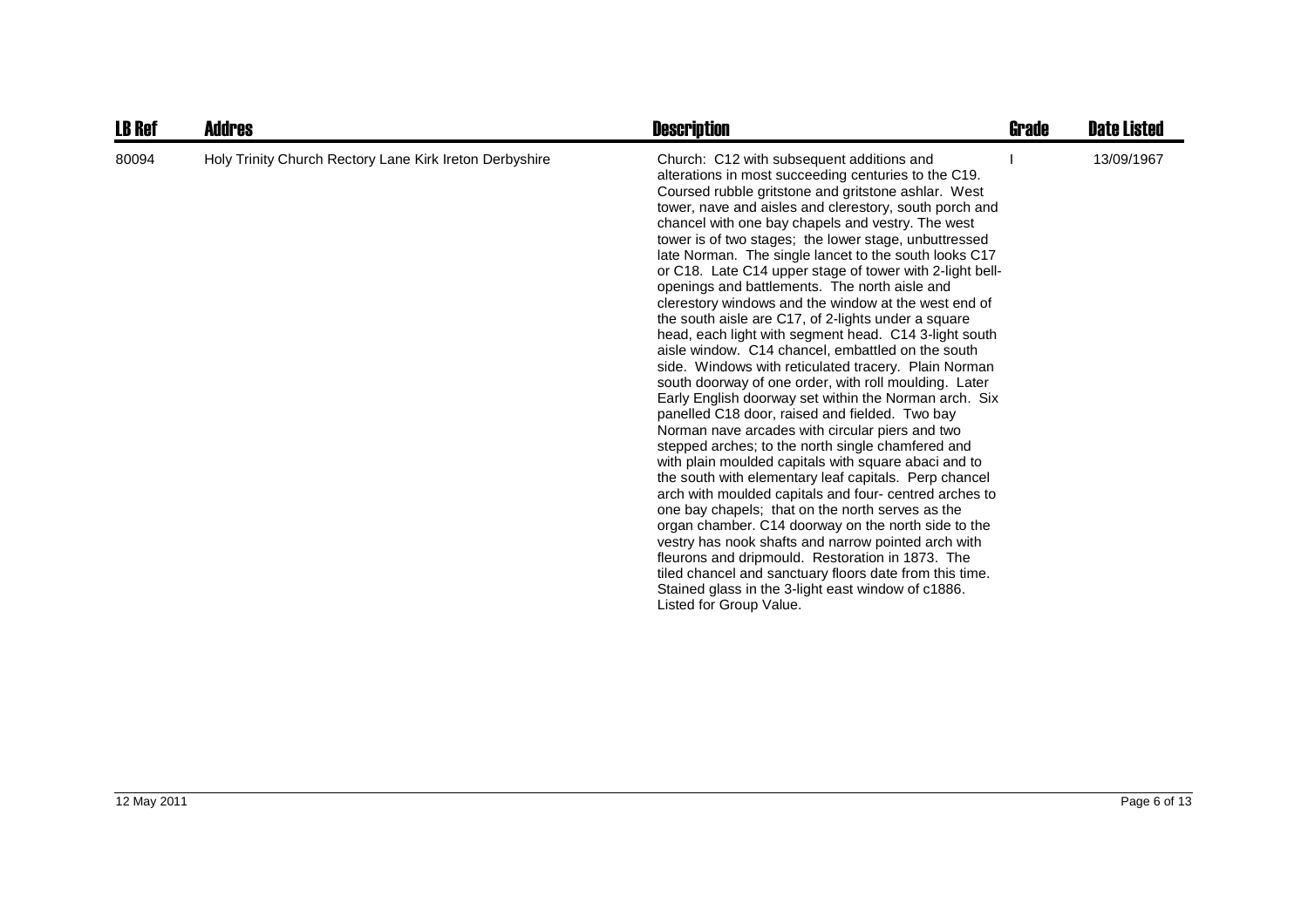| <b>LB Ref</b> | <b>Addres</b>                                                            | <b>Description</b>                                                                                                                                                                                                                                                                                                                                                                                                                                                                                                                                                                                                                                                                                                                                     | Grade | <b>Date Listed</b> |
|---------------|--------------------------------------------------------------------------|--------------------------------------------------------------------------------------------------------------------------------------------------------------------------------------------------------------------------------------------------------------------------------------------------------------------------------------------------------------------------------------------------------------------------------------------------------------------------------------------------------------------------------------------------------------------------------------------------------------------------------------------------------------------------------------------------------------------------------------------------------|-------|--------------------|
| 80095         | Green Farm Main Street Kirk Ireton Ashbourne Derbyshire DE6 3LD          | Formerly listed as Farmhouse west of the Church.<br>Farmhouse. C18 and early Cl9. Coursed squared<br>gritstone and red brick. Tiled roof with stone coped<br>gables with brick gable end stacks. Stone quoins.<br>South front of red brick, two and a half storeys, double<br>fronted. Central doorway with six panel door, the top<br>two panels glazed. Flanked by single bar sashes with<br>half side lights. Two similar windows above and two<br>similar but smaller windows above again with<br>casements. All openings are plain with brick<br>voussoirs. Smaller, blocked opening over the door.<br>To the rear, a projecting full height stair tower, of brick<br>with a pitched tile roof and a staircase window. Listed<br>for Group Value. | Ш     | 13/05/1981         |
| 80096         | Churchside House Main Street Kirk Ireton Ashbourne Derbyshire DE6<br>3LD | House, C17 refashioned in the late C18. Coursed<br>squared gritstone and plain tile roof with stone coped<br>gables with kneelers and brick gable end stacks. T-<br>plan, two-storeys. South elevation double fronted.<br>Central doorway with chamfered stone surround and<br>modern glazed door. Flanked by glazing bar sashes<br>in stone surrounds. Two similar window openings<br>above with modern casements. Remains of low stone<br>plinth. In the east gable a blocked 2-light chamfered<br>mullion window with moulded stone surround. To the<br>north a lower wing with a slate roof. Listed for group<br>value only.                                                                                                                       | Ш     | 20/10/1983         |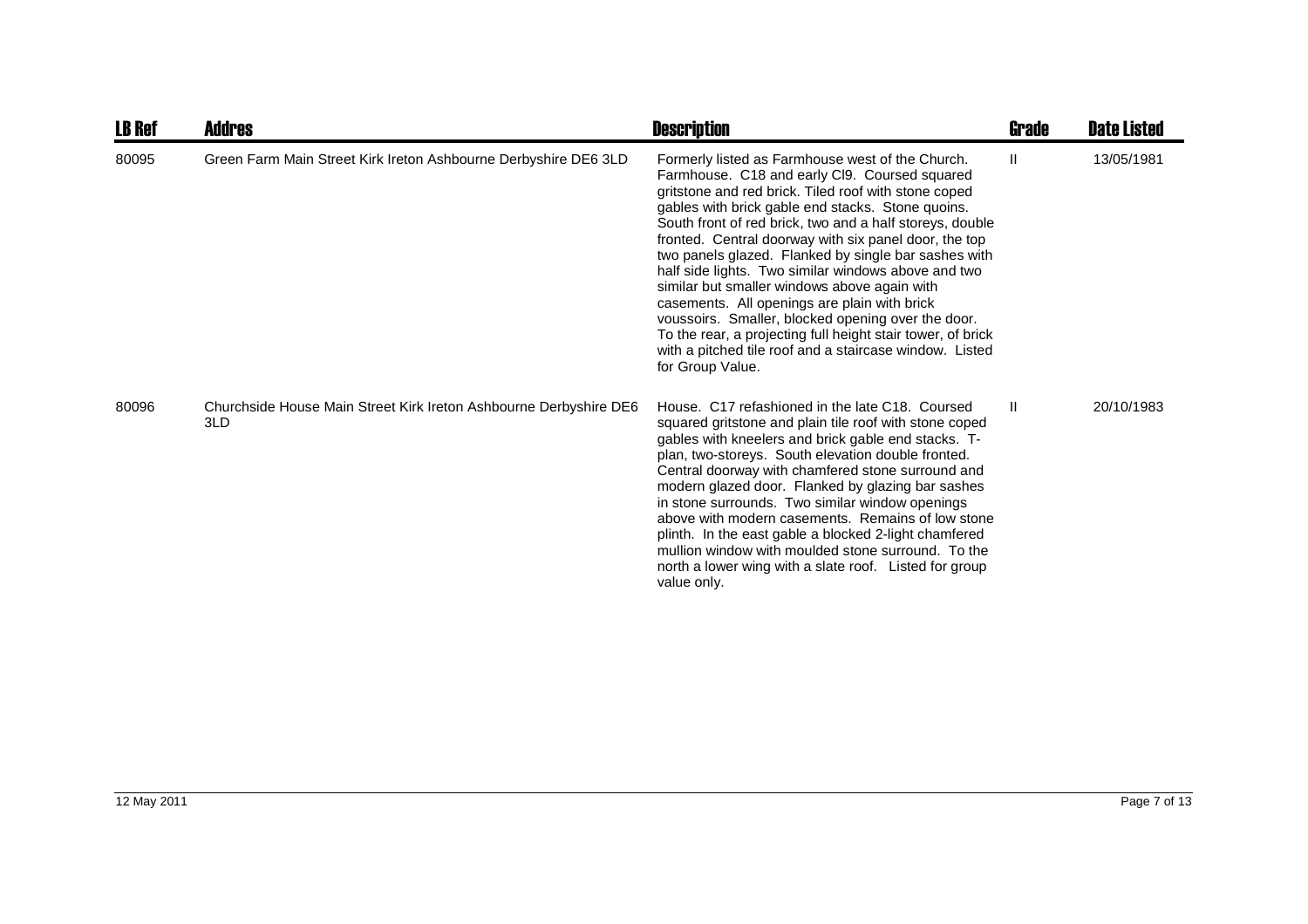| <b>LB Ref</b> | <b>Addres</b>                                                                | <b>Description</b>                                                                                                                                                                                                                                                                                                                                                                                                                                                                                                                                                                                                                                                                                                                                                                                                                                                                                                                                                                           | Grade         | <b>Date Listed</b> |
|---------------|------------------------------------------------------------------------------|----------------------------------------------------------------------------------------------------------------------------------------------------------------------------------------------------------------------------------------------------------------------------------------------------------------------------------------------------------------------------------------------------------------------------------------------------------------------------------------------------------------------------------------------------------------------------------------------------------------------------------------------------------------------------------------------------------------------------------------------------------------------------------------------------------------------------------------------------------------------------------------------------------------------------------------------------------------------------------------------|---------------|--------------------|
| 80097         | Manor House Main Street Kirk Ireton Ashbourne Derbyshire DE6 3JP             | House. Early C18. Coursed squared gritstone with<br>gritstone dressings. Slate roof with brick gable end<br>stacks. Two and a half storeys. South elevation,<br>double fronted. Central doorway with quoined<br>surround and flat bracketed hood. C20 half glazed<br>door. Flanked by 2-light flat mullioned windows with<br>casements with leaded lights. Two similar windows<br>above and two similar but smaller windows above<br>again. Above the door a staircase window through<br>two floors. Listed for Group Value.                                                                                                                                                                                                                                                                                                                                                                                                                                                                 | $\mathbf{II}$ | 13/09/1967         |
| 80098         | Northfield Farmhouse Main Street Kirk Ireton Ashbourne Derbyshire<br>DE6 3LD | Farmhouse. Early C18. Coursed squared gritstone<br>with ashlar front. Plain tiled roof and stone coped<br>gables with kneelers. Brick gable end stacks. Two<br>and a half storeys. South front double fronted with<br>plain raised window surrounds and raised quoins.<br>Moulded eaves cornice. Central doorway with<br>moulded surround and entablature. Six panelled door,<br>raised and fielded with rectangular fanlight with<br>intersecting glazing bars above. Flanked by glazing<br>bar sashes. Three similar glazing bar sashes above<br>and three similar but smaller windows above again,<br>one with casement opening and two fixed. Lower twin<br>gabled wing to rear with 2-light flush mullioned<br>windows. Stone coped gables with kneelers and tiled<br>roofs except one pitch in stone slates. Low stone<br>garden wall to front garden with moulded copings<br>surmounted by cast iron railings. Gateposts square<br>on plan with moulded caps. Listed for Group Value. | Ш             | 13/09/1967         |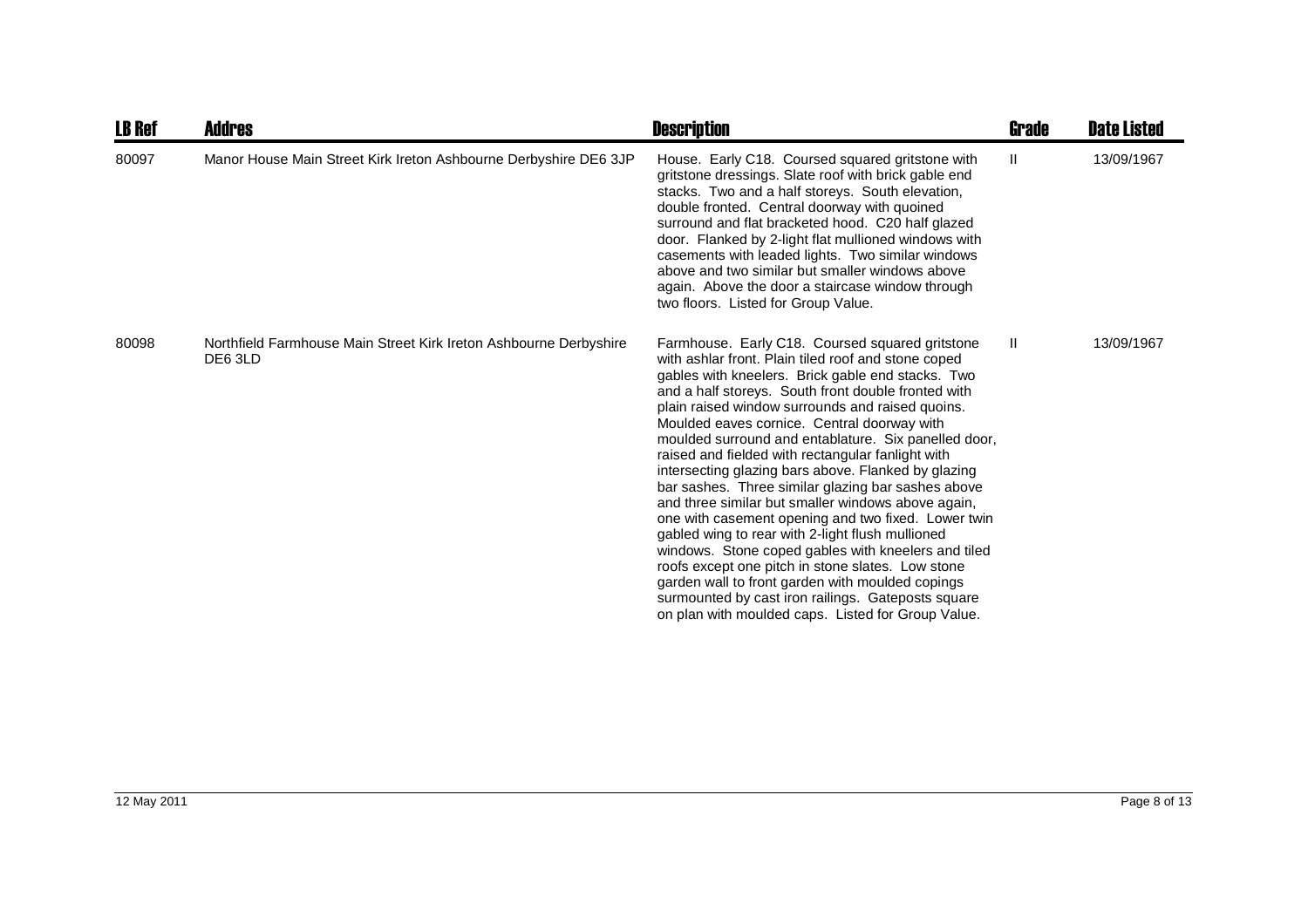| <b>LB Ref</b> | <b>Addres</b>                                                                   | <b>Description</b>                                                                                                                                                                                                                                                                                                                                                                                                                                                                                                                                                                                                                                                                                                                                                                                                                                                                                                                                                                                                                                                                                                                                                                                                                                                                           | <b>Grade</b>  | <b>Date Listed</b> |
|---------------|---------------------------------------------------------------------------------|----------------------------------------------------------------------------------------------------------------------------------------------------------------------------------------------------------------------------------------------------------------------------------------------------------------------------------------------------------------------------------------------------------------------------------------------------------------------------------------------------------------------------------------------------------------------------------------------------------------------------------------------------------------------------------------------------------------------------------------------------------------------------------------------------------------------------------------------------------------------------------------------------------------------------------------------------------------------------------------------------------------------------------------------------------------------------------------------------------------------------------------------------------------------------------------------------------------------------------------------------------------------------------------------|---------------|--------------------|
| 80099         | Buxton Hall Farm Main Street Kirk Ireton Derbyshire DE6 3LD                     | Buxton Hall Farmhouse (formerly listed as Old Hall<br>Farmhouse) Farmhouse. Early C17 with alterations in<br>the late C17 and C18. Coursed squared gritstone with<br>plain tile roof and stone ridge, stone coped gables with<br>kneelers and ridge and gable end brick stacks. Two-<br>storeys. South elevation with irregular fenestration.<br>To the first floor two 3-light mullion windows with<br>square section mullions. Below, a window with a<br>replacement square section mullion in an early C17<br>moulded surround. To the east an eight light<br>mullioned and transomed window. Listed for Group<br>Value.                                                                                                                                                                                                                                                                                                                                                                                                                                                                                                                                                                                                                                                                  | Ш             | 13/09/1967         |
| 80100         | Barley Mow Public House Main Street Kirk Ireton Ashbourne<br>Derbyshire DE6 3JP | Public House. Dated 1683 on sundial to street<br>elevation but with c1600 wing to rear. T-plan. Rear<br>Wing - Coursed squared gritstone and plain tile roof<br>with stone coped gable. Two-storeys, west elevation<br>with irregular fenestration. Central doorway with stone<br>lintel and quoins. Flanked by 4-light chamfered<br>mullion windows, one 2-light chamfered mullion<br>window and a single light window. On the first floor<br>one single light window and two later leaded<br>casements. Main Range - South elevation. Dressed<br>gritstone and plain tile roof with stone coped gables<br>with ball finials and parapet. Brick gable end stacks.<br>Twin gabled front, two storeys and attics. Twobay<br>front. Two- light window openings with ovolo moulded<br>mullions and leaded casements. Lobby entrance plan<br>with entrance on the left of the facade. Stone framed<br>doorway with cambered stone head with dripmould<br>above. C20 studded oak door. West gable end with<br>three moulded mullion windows (the lower two<br>blocked) and a single attic window. Interior - Original<br>plan largely undisturbed and a rare example of an<br>intact C19 public house interior: exposed ceiling<br>beams, quarry tiled floor, cast iron range, wooden<br>settles. | <b>IISTAR</b> | 20/10/1983         |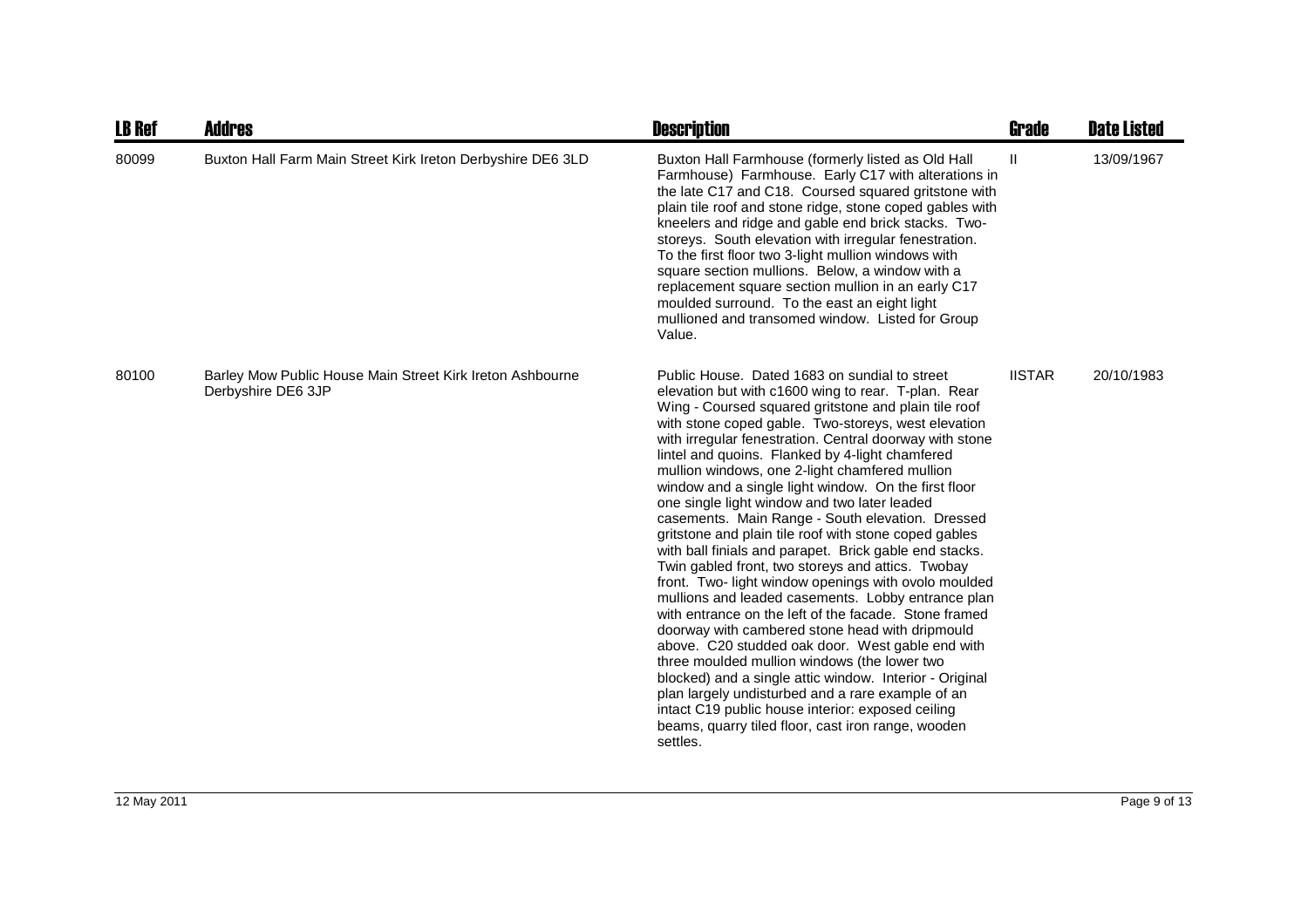| <b>LB Ref</b> | <b>Addres</b>                                                  | <b>Description</b>                                                                                                                                                                                                                                                                                                                                                                                                                                                                                                                                                                                                                                       | <b>Grade</b>  | <b>Date Listed</b> |
|---------------|----------------------------------------------------------------|----------------------------------------------------------------------------------------------------------------------------------------------------------------------------------------------------------------------------------------------------------------------------------------------------------------------------------------------------------------------------------------------------------------------------------------------------------------------------------------------------------------------------------------------------------------------------------------------------------------------------------------------------------|---------------|--------------------|
| 80101         | The Old Post Office Main Street Kirk Ireton Derbyshire DE6 3LD | Outbuildings and converted outbuildings. C18 and<br>later, of three parts. Coursed gritstone rubble with<br>plain tile roofs. Eastern Part - Two-storeys with two<br>stone framed windows to first floor on south side. C20<br>casements. Brick gable end stack at west end.<br>External stone staircase on the north side. Middle<br>Part - South side with a 2-light mullion window on the<br>ground floor, with flat faced mullions and surrounds.<br>Angle quoins. Western Part - Modern conversion to<br>dwellings has not detracted from vernacular character<br>of buildings though all but the walling is C20.<br>Included for group value only. | Ш             | 13/09/1967         |
| 80102         | Millfield Farm Kirk Ireton Derbyshire DE6 3JS                  | Farmhouse. Early C19, in the gothic style but much<br>altered. Brick, rendered. Plain tiled roof with stone<br>coped gables with kneelers and brick gable end<br>stacks. Two and a half storeys. Double fronted.<br>Central doorway with stone surround and semi-circular<br>head with keystone. Panelled door with top part now<br>glazed, semi-circular fanlight with decorative glazing<br>bars. Flanked by window openings with depressed<br>painted arches and C20 casements. Three similar<br>windows above and three similar but smaller windows<br>above again. Listed for Group Value.                                                          | $\mathbf{II}$ | 20/10/1983         |
| 80103         | Millfield Farm Kirk Ireton Derbyshire DE6 3JS                  | Farmbuildings. C18, or early C19 possibly a<br>cowhouse with loft above. Coursed, finely squared<br>gritstone. Plain tiled roof with stone coped gable.<br>Two-storeys. Formerly two doorways, one now<br>blocked to form a window. Window openings with flat<br>stone lintels and sills, and one with a flush stone<br>mullion. Various designs of small paned window<br>frames. Listed for group value.                                                                                                                                                                                                                                                | $\mathbf{I}$  | 20/10/1983         |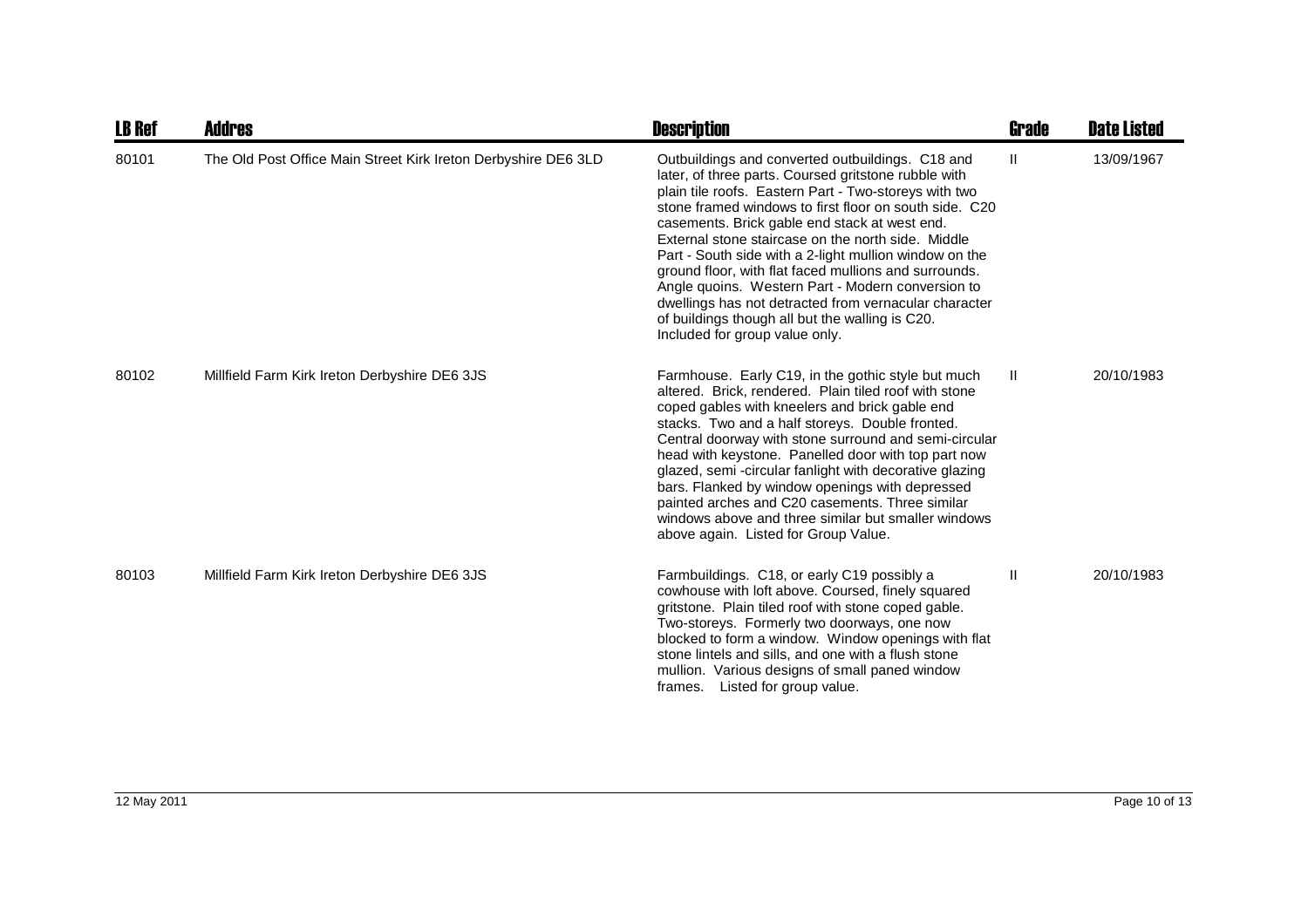| <b>LB Ref</b> | <b>Addres</b>                                                  | <b>Description</b>                                                                                                                                                                                                                                                                                                                                                                                                                                                                                                                                                                                                    | <b>Grade</b> | <b>Date Listed</b> |
|---------------|----------------------------------------------------------------|-----------------------------------------------------------------------------------------------------------------------------------------------------------------------------------------------------------------------------------------------------------------------------------------------------------------------------------------------------------------------------------------------------------------------------------------------------------------------------------------------------------------------------------------------------------------------------------------------------------------------|--------------|--------------------|
| 80104         | Cottage In The Meadow Moor Lane Kirk Ireton Derbyshire DE6 3JZ | Cottage. Early C18. Coursed squared gritstone and<br>plain tiled roof with one brick gable end stack to west.<br>Two-storeys, two bays. South front with central<br>doorway with stone lintel and re-used C17 door.<br>Flanked on each side by two light chamfered<br>mullioned windows. Two similar windows above.<br>Listed for Group Value.                                                                                                                                                                                                                                                                        | $\mathbf{H}$ | 20/10/1983         |
| 80105         | Ingwell Cottage Nether Lane Kirk Ireton Derbyshire DE6 3JW     | Farmhouse and attached outbuildings. C17 with later<br>alterations. Combined farmhouse and outbuildings<br>beneath a common roof. Coursed squared gritstone<br>with plain tile roof and two brick ridge stacks. Two-<br>storeys, house part at south end. Irregular<br>fenestration, single and 2-light openings formerly with<br>stone mullions now with C20 casements. C17<br>moulded surrounds. Outbuildings to the north part two-<br>storey with later window openings. Stone framed<br>doorway with plain planked door.                                                                                         | - 11         | 20/10/1983         |
| 80107         | (Ford) Well Banks Kirk Ireton Derbyshire DE6 3JW               | Cottage, former School. Early C19. Coursed squared II<br>gritstone and plain tile roof. Brick gable end stacks<br>and a stone coped gable at the west. Two-storeys,<br>four bays. Originally with two central doorways but the<br>one to the west is now blocked to form a window. C20<br>door with overlight above with gothic glazing bars. To<br>the right a window with iron window frame with gothic<br>glazing bars. Two windows to the left, the first with<br>C20 wooden frame the second with gothick glazing as<br>before. Four similar windows above. All openings with<br>depressed pointed arched heads. |              | 20/10/1983         |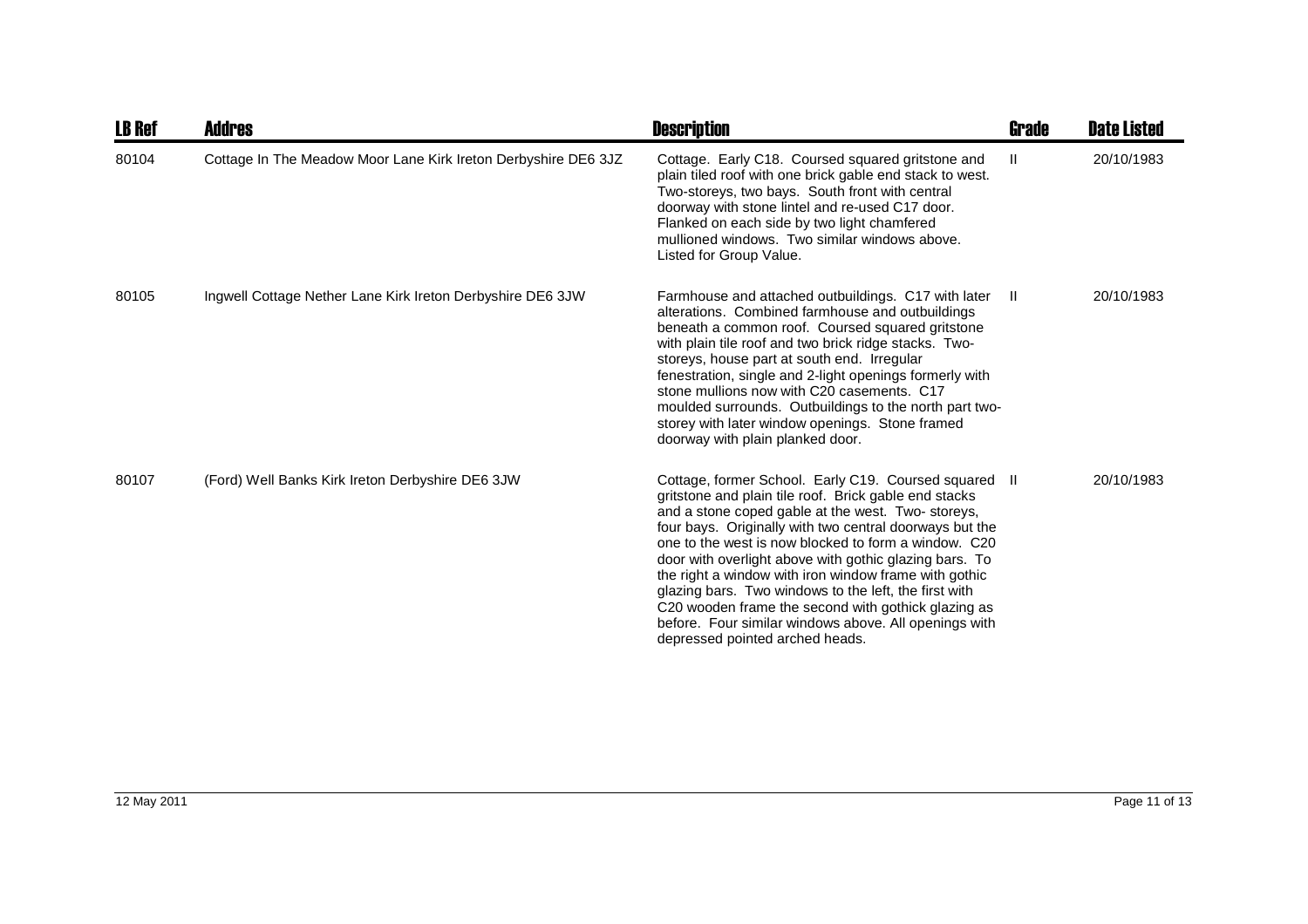| <b>LB Ref</b> | Addres                                                       | <b>Description</b>                                                                                                                                                                                                                                                                                                                                                                                                                                                                                                                                                                                                                                                                                                                               | <b>Grade</b> | <b>Date Listed</b> |
|---------------|--------------------------------------------------------------|--------------------------------------------------------------------------------------------------------------------------------------------------------------------------------------------------------------------------------------------------------------------------------------------------------------------------------------------------------------------------------------------------------------------------------------------------------------------------------------------------------------------------------------------------------------------------------------------------------------------------------------------------------------------------------------------------------------------------------------------------|--------------|--------------------|
| 80108         | Upperfield Farm Oldfield Lane Kirk Ireton Derbyshire DE6 3LA | Farmhouse. Late C18. Coursed squared gritstone<br>and plain tile roof with stone coped gables with<br>kneelers and brick gable end stacks. Two-storeys,<br>three bays. South elevation with irregular<br>fenestration. Off-centre doorway with massive stone<br>lintel. One and two-light window openings with<br>massive stone lintels and small-paned casements. To<br>the west and linked to the farmhouse by a continuous<br>roof, a two-storey cowhouse. Coursed squared<br>gritstone and a welsh slate roof with a stone coped<br>gable at the west end. Three doorways with stone<br>frames and massive lintels. One first floor opening<br>with stone lintel. To the east a full height opening<br>dividing the house from the cowhouse. | Ш            | 20/10/1983         |
| 80109         | Topshill Farm Topshill Lane Kirk Ireton Derbyshire DE6 3JX   | Farmhouse. Early C18 with later additions. Coursed<br>squared gritstone and plain tile roof with moulded<br>kneelers. Three brick stacks. Two-storeys, originally<br>with three bays with fourth bay added at west end.<br>Doorway now off centre with massive stone surround.<br>Flanked by two light windows set into flat-faced stone<br>surrounds with mullions and small paned casements.<br>Added bay has stone door surround and casement<br>windows. Listed for Group Value.                                                                                                                                                                                                                                                             | Ш            | 20/10/1983         |
| 80110         | Topshill Farm Topshill Lane Kirk Ireton Derbyshire DE6 3JX   | Cowhouse. C18. Coursed squared gritstone with<br>plain tile roof with stone coped gables. Two-storeys.<br>South elevation with irregular and altered openings.<br>Three doorways two with massive stone lintels. Two<br>doorways now blocked to form a window opening.<br>Dated lintels over one window and one former door,<br>inscribed 1811 and 1812. First floor with three window<br>openings with stone surrounds. External stone<br>staircase at the east end. Listed for Group Value.                                                                                                                                                                                                                                                    | $\mathbf{H}$ | 20/10/1983         |